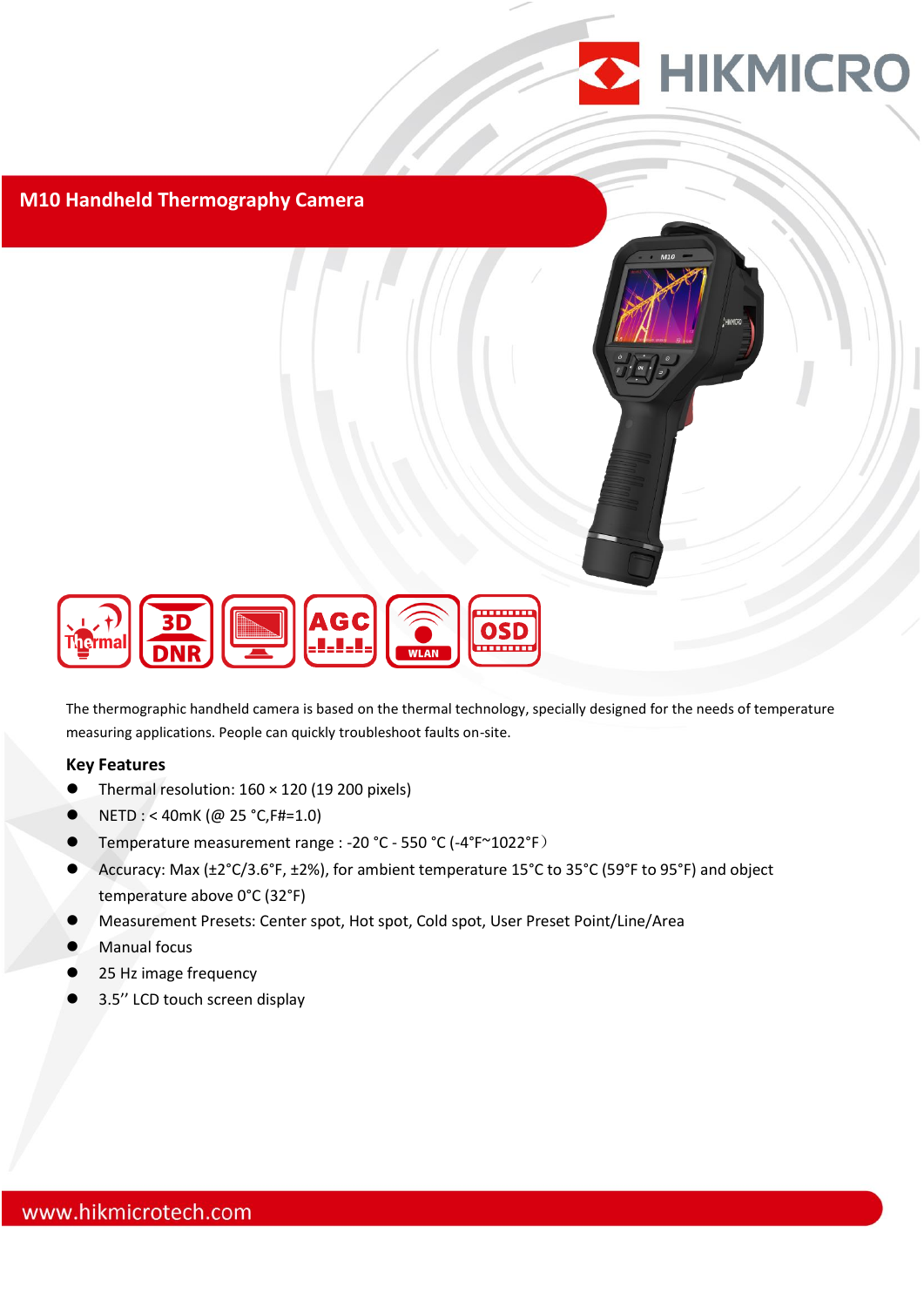

# **Specification**

| <b>Thermal Module</b>           |                                                                                |  |
|---------------------------------|--------------------------------------------------------------------------------|--|
| Image Sensor                    | Vanadium Oxide Uncooled Focal Plane Arrays                                     |  |
| IR Resolution                   | 160 × 120 (19 200 pixels)                                                      |  |
| Pixel Pitch                     | $17 \mu m$                                                                     |  |
| Spectral Range                  | $8 - 14 \mu m$                                                                 |  |
| <b>NETD</b>                     | <40mK (@ 25 °C, F#=1.0)                                                        |  |
| Focal Length                    | $6.2 \text{ mm}$                                                               |  |
| FOV (Field of View)             | $25^\circ \times 18.7^\circ$                                                   |  |
| Image Frequency                 | 25 Hz                                                                          |  |
| Focus                           | Manual                                                                         |  |
| IFOV (Spatial Resolution)       | 2.74 mrad                                                                      |  |
| Aperture                        | F 1.1                                                                          |  |
| Minimum Focus Distance          | $0.2$ m (0.66 ft)                                                              |  |
| <b>Optical Module</b>           |                                                                                |  |
| <b>Picture Resolution</b>       | Configurable: 2 MP, 5 MP, 8 MP                                                 |  |
| Video Resolution                | $640 \times 480$                                                               |  |
| Focus                           | Fixed                                                                          |  |
| <b>FOV</b>                      | $25^\circ \times 18.7^\circ$                                                   |  |
| <b>Image Display</b>            |                                                                                |  |
| Display                         | 640 × 480 Resolution, 3.5" LCD Touch Screen                                    |  |
| <b>Color Palettes</b>           | White Hot, Black Hot, Rainbow, Ironbow, Red Hot, Fusion, Rain                  |  |
| Digital Zoom                    | 1x, 2x, 4x, 8x                                                                 |  |
| Image Modes                     | Thermal/Optical/Fusion/PIP                                                     |  |
| PIP                             | Thermal Picture in Optical Picture                                             |  |
| Fusion                          | Thermal Picture and Optical Picture Combined                                   |  |
| <b>Measurement and Analysis</b> |                                                                                |  |
| <b>Object Temperature Range</b> | -20 °C to 550 °C (-4 °F to 1022 °F)                                            |  |
| Accuracy                        | Max (±2°C/3.6°F, ±2%), for ambient temperature 15°C to 35°C (59°F to 95°F) and |  |
|                                 | object temperature above 0°C (32°F)                                            |  |
| <b>Measurement Presets</b>      | Center Spot, Hot Spot, Cold Spot, Off                                          |  |
| Point                           | 10 User Presets                                                                |  |
| Line                            | 1 User Preset                                                                  |  |
| Area                            | 3 User Presets                                                                 |  |
| High Temperature Alarm          | <b>Audible Warning</b>                                                         |  |
| Color Alarm (Isotherm)          | Above/Below/Interval/Insulation                                                |  |
| <b>Storage</b>                  |                                                                                |  |
| Storage Media                   | Removable Micro SD Card (16 GB)                                                |  |
| Image Storage Capacity          | 30 000 images                                                                  |  |
| Image File Format               | JPEG with Measurement Data Included                                            |  |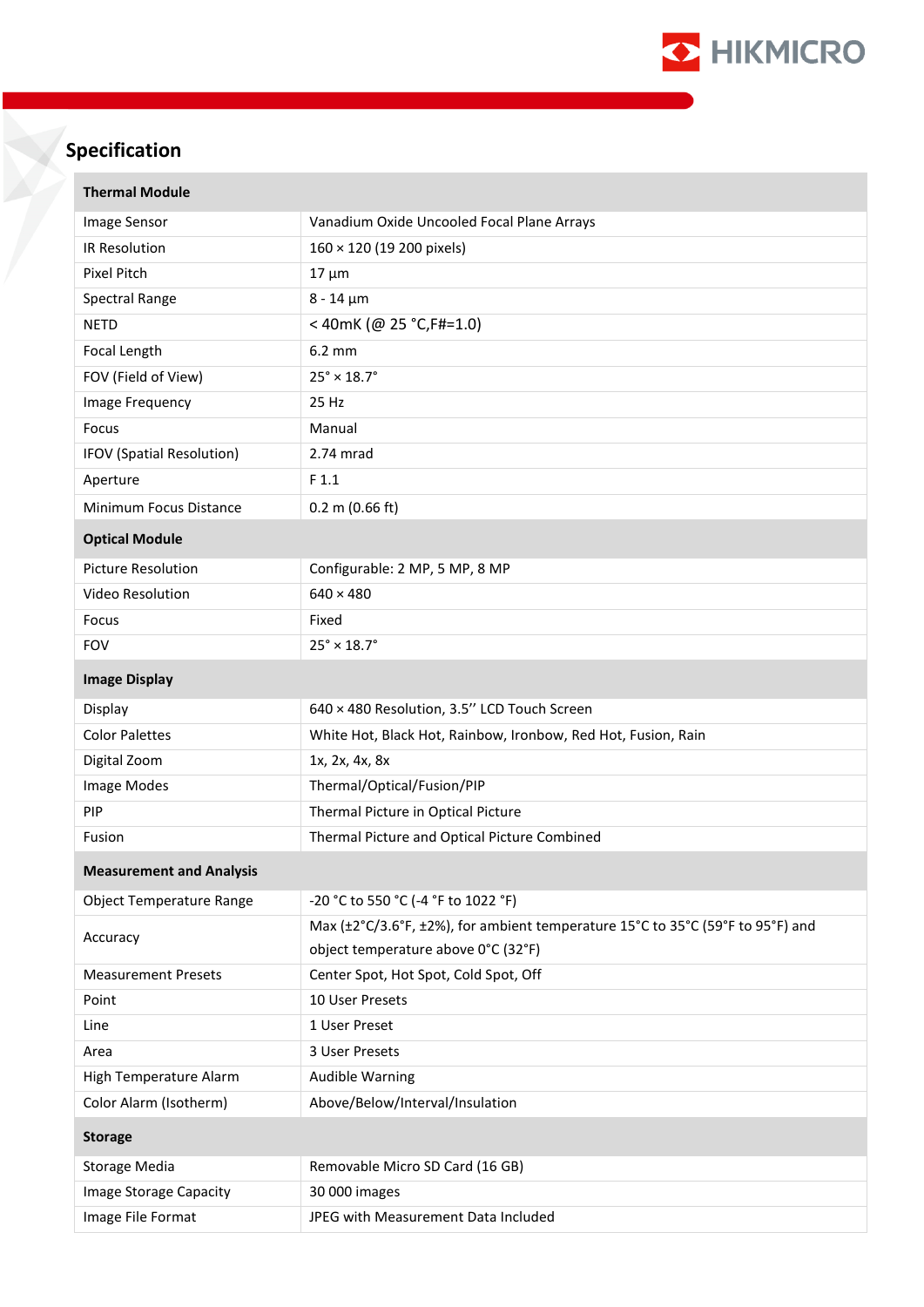

| Video Storage Capacity           | 10 hours                                                                        |
|----------------------------------|---------------------------------------------------------------------------------|
| Video File Format                | MP4                                                                             |
|                                  |                                                                                 |
| <b>Functions</b>                 |                                                                                 |
| Laser Pointer                    | Yes                                                                             |
| Laser Type                       | $Class$ $\Pi$                                                                   |
| LED Light                        | 70 Lumens                                                                       |
| Wi-Fi                            | 802.11 a/ac/b/g/n (2.4 and 5 GHz)                                               |
| Bluetooth                        | Bluetooth 4.2                                                                   |
| Level/Span                       | Auto/Manual                                                                     |
| <b>Text Comment</b>              | Max 200 Characters                                                              |
| <b>Voice Comment</b>             | Max 60 Seconds                                                                  |
| <b>Power System</b>              |                                                                                 |
| Power Supply                     | 12 V DC/1.5A, 5V DC/2A (Charging via USB)                                       |
| Power Consumption                | 4.2 W                                                                           |
| <b>Battery Type</b>              | Dismountable and Rechargeable Li-ion Battery                                    |
| <b>Battery Operating Time</b>    | 5 Hours Continuous Running                                                      |
| General                          |                                                                                 |
|                                  | 18 Languages                                                                    |
| Menu Language                    | English/German/French/Russian/Korean/Spanish/Portuguese/Italian/Japanese/Hungar |
|                                  | ian/Czech/Slovak/Polish/Romanian/Danish/Turkish/Traditional_Chinese/Arabic      |
| <b>Working Temperature Range</b> | -20 °C to 50 °C (-4 °F to 122 °F)                                               |
| <b>Storage Temperature Range</b> | -20 °C to 60 °C (-4 °F to 140 °F)                                               |
| <b>Protection Level</b>          | <b>IP54</b>                                                                     |
| Drop Test Height                 | 2 m (6.56 ft)                                                                   |
| Interface                        | USB Type-C                                                                      |
| Weight                           | Approx. 653 g (1.44 lb)                                                         |
| Dimension                        | 244 mm $\times$ 100 mm $\times$ 104 mm (9.6 " $\times$ 3.9 " $\times$ 4.1 ")    |
| <b>Tripod Mounting</b>           | UNC 1/4"-20                                                                     |

X